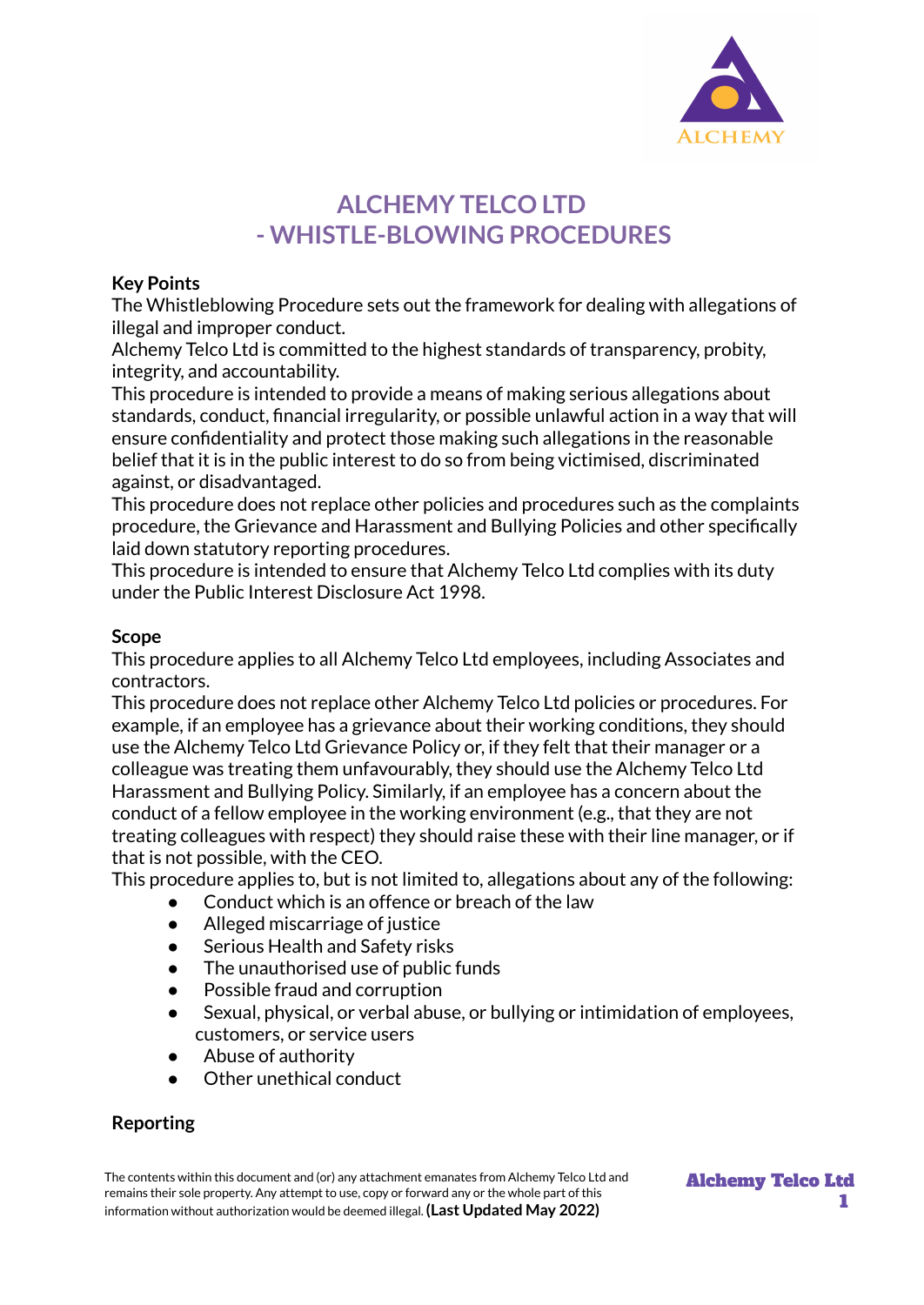

Contact Details for Reporting: (in writing) **Alchemy Telco Ltd., Atlantic Boulevard, Cape Point, The Gambia.**

Alchemy Telco Ltd recognises that the decision to make an allegation can be a difficult one to make. However, whistle-blowers who make serious allegations in the reasonable belief that it is in the public interest to do so have nothing to fear because they are doing their duty either to Alchemy Telco Ltd and/or to those for whom the Company or they are providing a service.

Alchemy Telco Ltd will take appropriate action to protect a whistle-blower who makes a serious allegation in the reasonable belief that it is in the public interest to do so from any reprisals, harassment, or victimisation.

# **Confidentiality**

All allegations will be treated in confidence and every effort will be made not to reveal a whistle-blower's identity unless the whistle-blower otherwise requests. However, if the matter is subsequently dealt with through other Alchemy Telco Ltd procedures such as the Disciplinary Procedure.

Similarly, if the allegation results in court proceedings, then the whistle-blower may have to give evidence in open court if the case is to be successful.

Alchemy Telco Ltd will not, without the whistle-blower's consent, disclose the identity of a whistle-blower to anyone other than a person involved in the investigation/allegation.

It is in the public interest to do so and have nothing to fear because they are doing their duty either to Alchemy and/or to those for whom the Company or they are providing a service.

Alchemy will take appropriate action to protect a whistle-blower who makes a serious allegation in the reasonable belief that it is in the public interest to do so from any reprisals, harassment, or victimisation.

## **Anonymous Allegations**

This procedure encourages whistle-blowers to put their name to an allegation wherever possible as anonymous allegations may often be difficult to substantiate/prove. Allegations made anonymously are much less powerful but anonymous allegations will be considered at the discretion of the CEO. In exercising discretion to accept an anonymous allegation the factors to be taken into account:

- The seriousness of the issue raised
- The credibility of the allegation; and
- Whether the allegation can realistically be investigated from factors or sources other than the complainant

# **Untrue Allegations**

No disciplinary or other action will be taken against a whistle-blower who makes an allegation in the reasonable belief that it is in the public interest to do so even if the allegation is not substantiated by an investigation. However, disciplinary action may be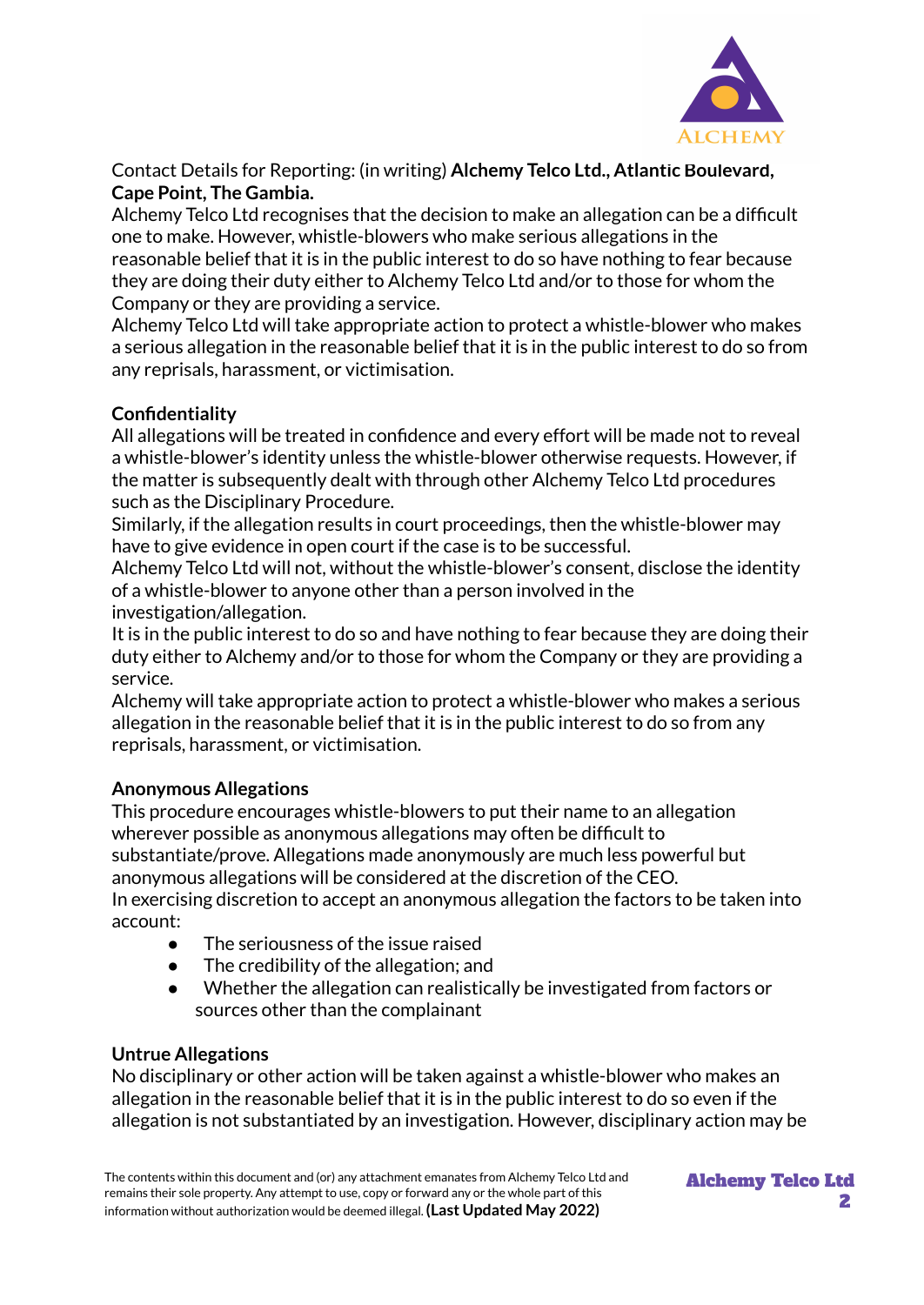

taken against a whistle-blower who makes an allegation without reasonable belief that it is in the public interest to do so (e.g., making an allegation frivolously, maliciously or for personal gain where there is no element of public interest).

# **Procedure for Making an Allegation**

It is preferable for allegations to be made to an employee's immediate manager to whom they report. However, this may depend on the seriousness and sensitivity of the issues involved and who is suspected of the malpractice. For example, if the whistle-blower believes that management is involved it would be inappropriate to raise it directly with them. The whistle-blower may then make an allegation direct to any of the following:

- The CEO
- The Company Secretary

If either of the above receive an allegation he/she will consider the allegation and may discuss with the CEO. The line manager (or either/or both) of the above, after consideration, will discuss with the whistle-blower and if they wish to proceed with the allegation will be investigated.

# **Allegations**

Whether a written or oral report is made it is important that relevant information is provided including:

- The name of the person making the allegation and a contact point.
- The background and history of the allegation (giving relevant dates and names and positions of those who may be in a position to have contributed to the allegation);
- The specific reason for the allegation. Although someone making an allegation will not be expected to prove the truth of any allegations, they will need to provide information to the person they have reported to, to establish that there are reasonable grounds for the allegation.

Someone making an allegation may be accompanied by another person of their choosing during any meetings or interviews in connection with the allegation. However, if the matter is subsequently dealt with through another procedure the right to be accompanied will at that stage be in accordance with the relevant procedure.

# **Action on Receipt of an Allegation**

The line manager will record details of the allegation, gathering as much information as possible, (within 5 (five) working days of receipt of the allegation) including:

- The record of the allegation;
- The acknowledgement of the allegation;
- Any documents supplied by the whistle-blower.

The investigator will ask the whistle-blower for his/her preferred means of communication and contact details and use these for all communications with the whistle-blower in order to preserve confidentiality.

If the allegation relates to fraud, potential fraud, or other financial irregularity the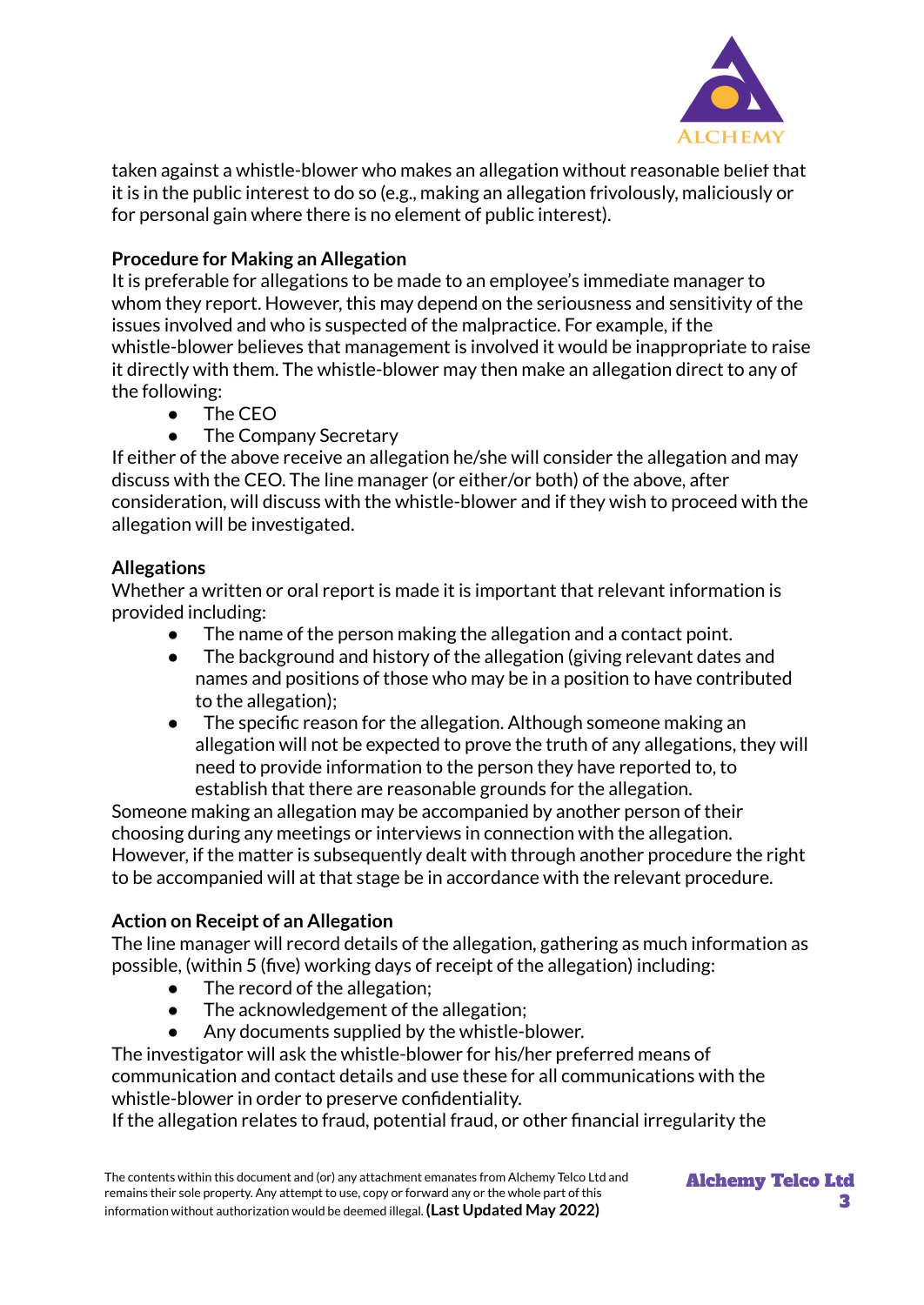

Chief Financial Officer will be informed within 5 (five) working days of receipt of the allegation. He/she will determine whether the allegation should be investigated and the method of investigation.

If the allegation discloses evidence of a criminal offence, it will immediately be reported to the President, C.E.O and the Company Secretary and a decision will be made as to whether to inform the Police. If the allegation concerns suspected harm to children, the appropriate authorities will be informed immediately.

If the issue is around suspected harm to vulnerable adults, the Vulnerable Adults policy, the Mental Capacity Act Policy and the Deprivation of Liberty and Safeguarding Policies should be referred to.

# **Timetable**

- Acknowledgement of the allegation in writing within 10 (ten) working days with:
	- o An indication of how Alchemy proposes to deal with the matter
	- o An estimate of how long it will take to provide a final response
	- o An indication of whether any initial enquiries have been made
	- o Information on whistle-blower support mechanisms
	- o Indication whether further investigations will take place and if not, why not

Where the allegation has been made internally and anonymously, obviously Alchemy will be unable to communicate what action has been taken.

## **Support**

Alchemy Telco Ltd will take steps to minimise any difficulties which may be experienced as a result of making an allegation. For instance, if a whistle-blower is required to give evidence in criminal or disciplinary proceedings Alchemy will arrange for them to receive advice about the procedure and advise on the support mechanisms that are available.

Alchemy accepts that whistle-blowers need to be assured that the matter has been properly addressed. Thus, subject to legal constraints, we will inform those making allegations of the outcome of any investigation.

## **Responsibility for the Procedure**

The CEO and the President have overall responsibility for the operation of this Procedure and for determining the administrative processes to be followed and the format of the records to be kept.

## **Monitoring**

A Register will record the following details:

- The name and status (e.g., employee) of the whistle-blower
- The date on which the allegation was received
- The nature of the allegation
- Details of the person who received the allegation

The contents within this document and (or) any attachment emanates from Alchemy Telco Ltd and remains their sole property. Any attempt to use, copy or forward any or the whole part of this information without authorization would be deemed illegal. **(Last Updated May 2022)**